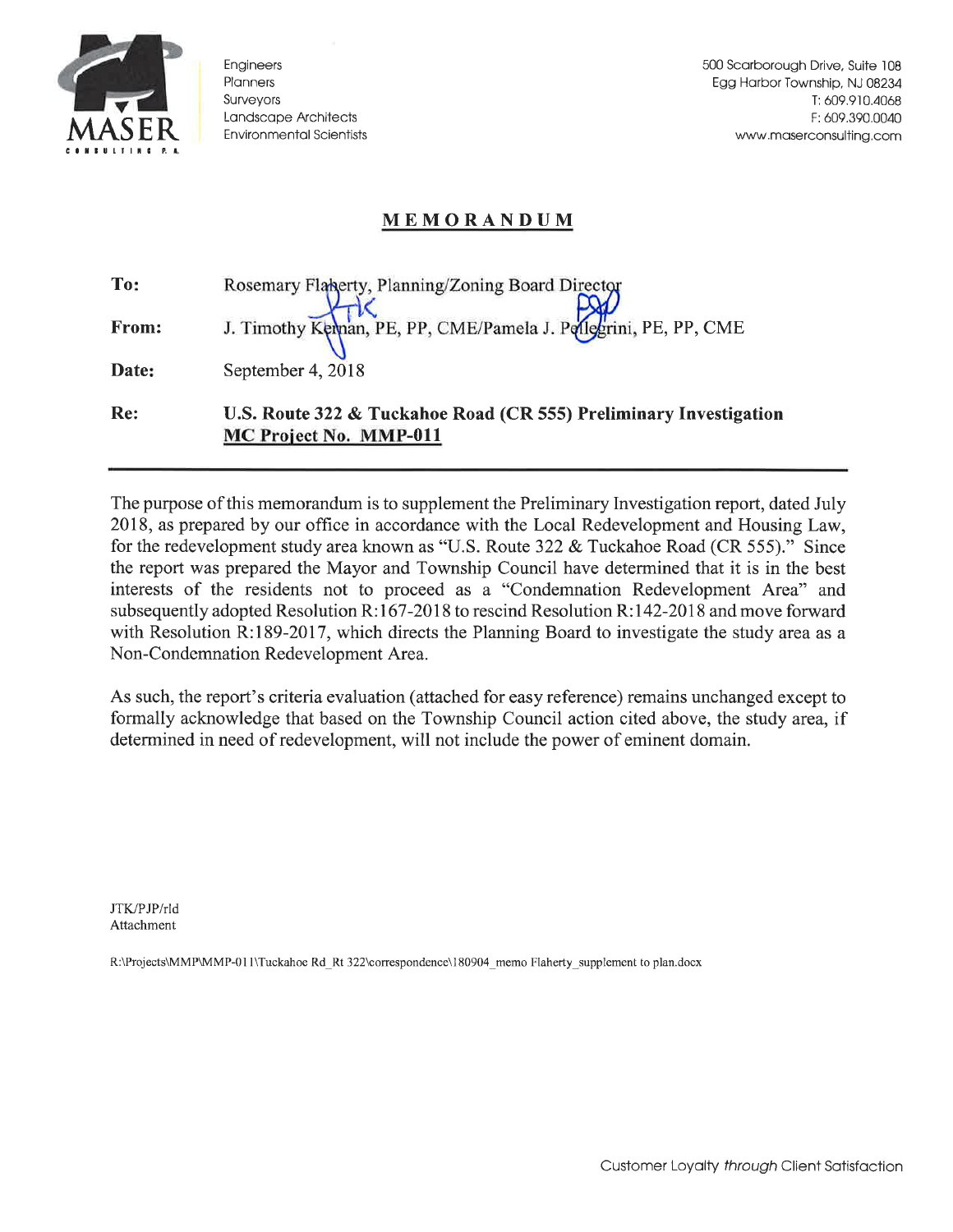| Block<br>Lot |              | Qualifier    |       | Acres   Sheet # | <b>Property Address</b> | <b>Property Owner</b>               | Zone         | Present<br>Use | <b>Statutory Condition - Need of Redevelopment</b> |   |                           |                           |   |  |  |    |
|--------------|--------------|--------------|-------|-----------------|-------------------------|-------------------------------------|--------------|----------------|----------------------------------------------------|---|---------------------------|---------------------------|---|--|--|----|
|              |              |              |       |                 |                         |                                     |              |                | a                                                  | b |                           |                           | e |  |  |    |
| 13101        |              |              | 0.75  |                 | <b>GLASSBORO RD</b>     | <b>DANJEN PROPERTIES LLC</b>        | RG-C         | $\mathbf{1}$   |                                                    |   |                           |                           |   |  |  | X  |
| 13101        |              |              | 0.29  |                 | 916 N TUCKAHOE RD       | FOGG, BENJ A                        | RG-C         | $\overline{2}$ | $\boldsymbol{\mathsf{X}}$                          |   |                           |                           | X |  |  | X  |
| 13101        |              |              | 0.24  |                 | 908 N TUCKAHOE RD       | CARTER, WILLIE & EMILY              | $RG-C$       | $\overline{2}$ |                                                    |   |                           |                           |   |  |  | X  |
| 13101        |              |              | 0.50  |                 | 900 N TUCKAHOE RD       | CARTER, WILLIE & EMILY              | $RG-C$       | $\overline{2}$ |                                                    |   |                           |                           |   |  |  | X  |
| 13101        |              |              | 1.91  |                 | 830 N TUCKAHOE RD       | SCHRETZENMAIR, RICHARD & ANTOINETTE | RG-C         | $\overline{2}$ |                                                    |   |                           |                           |   |  |  | X  |
| 13101        |              |              | 0.91  |                 | 810 N TUCKAHOE RD       | <b>TERREGINO, NICK JR</b>           | RG-C         | $\overline{2}$ | $\mathsf{X}$                                       |   |                           |                           | Χ |  |  | X  |
| 13101        |              | <b>QFARM</b> | 5.75  |                 | <b>TUCKAHOE RD</b>      | <b>TERREGINO, NICK JR</b>           | $RG-C$       | 3B             |                                                    |   |                           |                           | X |  |  | X  |
| 13101        | 27           |              | 0.92  |                 | 739 GLASSBORO RD        | LAWRENCE, CLAIRE                    | RG-C         | $\overline{2}$ |                                                    |   |                           |                           |   |  |  | X  |
| 13101        | 28           |              | 0.53  |                 | 743 GLASSBORO RD        | DIX, WENDY R                        | RG-C         | $\overline{2}$ |                                                    |   |                           |                           |   |  |  | X  |
| 13101        | 29           |              | 0.29  |                 | 466 GLASSBORO RD        | <b>TOWNSHIP OF MONROE</b>           | $RG-C$       | 15C            |                                                    |   |                           |                           |   |  |  | X  |
| 13101        | 30           |              | 0.92  |                 | 747 GLASSBORO RD        | DOELLING, STEPHEN & MORROTTO, ANTON | $RG-C$       | $\overline{2}$ |                                                    |   |                           |                           |   |  |  | X  |
| 13101        | 131          |              | 2.26  |                 | 761 GLASSBORO RD        | UZDEVENES, JAMES J                  | $RG-C$       | $\overline{2}$ |                                                    |   |                           |                           |   |  |  | X  |
| 13101        | 32           |              | 5.06  |                 | 773 GLASSBORO RD        | TERREGINO, NICK & LILLIAN           | RG-C/RG-MR   | $\overline{2}$ |                                                    |   |                           | X                         |   |  |  | X  |
| 13101        | 33           |              | 1.16  |                 | <b>GLASSBORO RD</b>     | <b>BETHANIS, PETER</b>              | RG-C         | 1              |                                                    |   |                           |                           |   |  |  | X  |
| 13101        | 34           |              | 0.41  |                 | <b>GLASSBORO RD</b>     | TERREGINO, NICK JR                  | $RG-C$       | $\mathbf{1}$   |                                                    |   |                           |                           |   |  |  | X  |
| 13101        | 35           |              | 1.12  |                 | 815 GLASSBORO RD        | TERREGINO, NICK & LILLIAN M         | RG-C/RG-MR   | $\overline{2}$ |                                                    |   |                           |                           |   |  |  | X  |
| 13101        | 36           |              | 4.07  |                 | 825 GLASSBORO RD        | KUSZNIER, HELEN                     | RG-C         | $\overline{2}$ |                                                    |   |                           | $\boldsymbol{\mathsf{X}}$ |   |  |  | X  |
| 13101        | 37           |              | 4.69  |                 | 835 GLASSBORO RD        | ANGELONE, JOANN                     | RG-C         | $\overline{2}$ |                                                    |   |                           |                           |   |  |  | X  |
| 13101        | 38           |              | 3.89  |                 | 851 GLASSBORO RD        | SFORZA, ROBERT & DOROTHY            | RG-C         | $\overline{2}$ |                                                    |   |                           |                           |   |  |  | X  |
| 13101        | 39           |              | 1.42  |                 | 861 GLASSBORO RD        | <b>ORLICH, ROBERT &amp; ROBERTA</b> | RG-C         | $\overline{2}$ | $\boldsymbol{\mathsf{X}}$                          |   |                           |                           |   |  |  | X  |
| 13101        | 40           |              | 1.51  |                 | 871 GLASSBORO RD        | DAN JEN PROPERTIES LLC              | $R-2$        | $\mathbf 1$    |                                                    |   |                           |                           |   |  |  | X  |
| 13601        |              |              | 1.70  |                 | 1192 N TUCKAHOE RD      | BITTLE, CHARLES J & CHRISTINE       | $R-2$        | $\overline{2}$ |                                                    |   |                           |                           |   |  |  | X  |
| 13601        |              |              | 4.43  |                 | 1184 N TUCKAHOE RD      | FUSCIA, RUSSELL E JR & LINDA        | $R-2$        | $\overline{2}$ |                                                    |   |                           |                           |   |  |  | X  |
| 13601        |              |              | 2.41  |                 | 1166 N TUCKAHOE RD      | FOWLER, NORA ANNA & NORMAN RICHARD  | $R-2$        | $\overline{2}$ |                                                    |   |                           |                           |   |  |  | X  |
| 13601        |              |              | 7.11  |                 | 1146 N TUCKAHOE RD      | RASSMAN, PATRICIA & SAIIA, DEBRA    | $R-2$        | $\overline{2}$ |                                                    |   |                           |                           |   |  |  | X  |
| 13601        |              |              | 5.62  |                 | 1132 N TUCKAHOE RD      | LATHROP, DON & DENISE M             | $R-2$        | $\overline{2}$ |                                                    |   |                           |                           |   |  |  | X. |
| 13601        |              |              | 0.87  |                 | 1122 N TUCKAHOE RD      | LATHROP, DONALD & DENISE            | $R-2$        | $\overline{2}$ |                                                    |   |                           |                           |   |  |  | X. |
| 13601        |              |              | 5.69  |                 | 1108 N TUCKAHOE RD      | JOHNSON, MICHAEL L & MCKINNEY, DONN | $R-2$        | $\overline{2}$ |                                                    |   |                           |                           | X |  |  | X  |
| 13601        |              |              | 7.68  |                 | <b>165 TUCKAHOE RD</b>  | THE ARC - GLOUCESTER                | $R-2$        | 15D            |                                                    |   |                           |                           |   |  |  | X  |
| 13601        | 8.01         |              | 2.50  |                 | <b>TUCKAHOE RD</b>      | THE ARC - GLOUCESTER                | $R-2$        | 15D            |                                                    |   |                           | X                         |   |  |  | X  |
| 13601        | $ 10\rangle$ |              | 17.81 |                 | 1036-1040 N TUCKAHOE RD | THE ARC GLOUCESTER                  | $C/R-2$      | 15D            |                                                    |   |                           | X                         | X |  |  | X  |
| 13601        | 11           |              | 1.10  |                 | 882 GLASSBORO RD        | WAWA INC NJ CORPORATION             | $\mathsf{C}$ | 4A             |                                                    |   |                           |                           |   |  |  | X  |
| 13601        | $\vert$ 12   |              | 0.47  |                 | 854 GLASSBORO RD        | TRI-COUNTY COMMUNITY ACTION AGENCY  | $\mathsf{C}$ | 15F            |                                                    |   |                           | X                         |   |  |  | X  |
| 13601        | $\vert$ 13   |              | 0.47  |                 | 852 GLASSBORO RD        | CRUMP, KRYSTAL M & WILLIAM J        | $\mathsf{C}$ | $\overline{2}$ |                                                    |   |                           |                           |   |  |  | X. |
| 13601        | $\vert$ 15   |              | 4.06  |                 | <b>GLASSBORO RD</b>     | <b>ARC GLOUCESTER</b>               | $R-2$        | 15C            |                                                    |   | $\boldsymbol{\mathsf{X}}$ |                           |   |  |  | X  |
| 13601        | 16           |              | 26.88 |                 | 832 GLASSBORO RD        | <b>STATE OF NJ</b>                  | $C/R-2$      | 15C            |                                                    |   |                           | X                         |   |  |  | X. |
| 13601        | $\vert$ 17   |              | 6.16  |                 | 822 GLASSBORO RD        | <b>WEST REALTY LLC</b>              | $C/R-2$      | $\overline{2}$ |                                                    |   |                           | $\boldsymbol{\mathsf{X}}$ |   |  |  | X. |
| 13601        | 18           |              | 0.92  |                 | 816 GLASSBORO RD        | GLAZE, BRYAN D & HOLLY M            | $\mathsf{C}$ | $\overline{2}$ |                                                    |   |                           |                           |   |  |  | X  |
| 13601        | $ 19\rangle$ |              | 1.40  |                 | <b>GLASSBORO RD</b>     | MONROE TOWNSHIP MUNICIPAL BLDG      | $R-2$        | 15C            |                                                    |   | $\boldsymbol{\mathsf{X}}$ |                           |   |  |  | X. |
| 13601        | 20           |              | 9.60  |                 | <b>GLASSBORO RD</b>     | ORMSBY, JOHN & ANNA                 | $C/R-2$      | -1             |                                                    |   |                           | X                         |   |  |  | X  |
| $13601$ 21   |              |              | 5.48  |                 | 806 GLASSBORO RD        | PINCKNEY, ERNESTINE V & BENJAMIN    | $C/R-2$      | $\overline{2}$ |                                                    |   |                           |                           | X |  |  | X. |